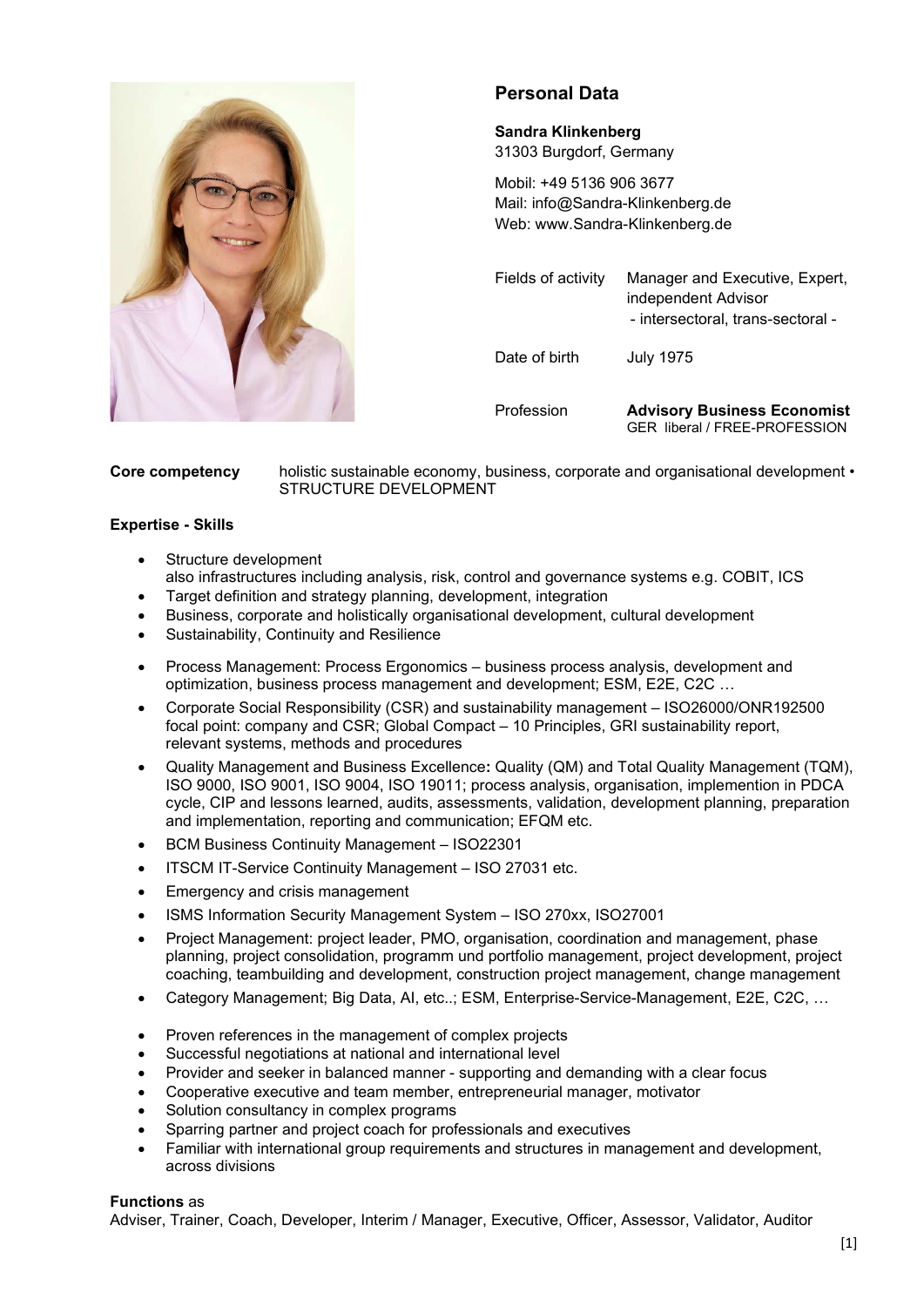# Summary of realized projects, chronological listing

#### 2018 – 01/2020 Advisory and feasibility analyses incl. solutions and support

07/2020 – dato. in different themes, industries and areas, like f.e.

- Associate consultant, expert, business management & corporate strategy consulting services to improve the efficiency of the end customer in the course of digitization; Group, Telecommunications
- Communication Manager / Senior Consultant, Expert, Consultant and Support for intern. communication Rollout of the end customer on the subject of integrity and corporate responsibility; Group, Automotive
- Consultant and sparring partner for specialists and executives, expert and specialist, consulting and basic development for understanding management systems - base quality management, development of individual training concepts for end customer with a focus on design, production and corporate management on the topic of quality management; intern. SME, **Shipbuilding**
- Training manager, consulting and support for the establishment, maintenance and development of a change management and user enabling system in the course of digitalization, min. state-wide establishment and rollout; State of Lower Saxony
- Advisor ITSCM IT Security Manager, Expert and Specialist, Consulting, Development and Support of Group ITSCM for the Maintenance and Development of the worldwide BCM / ITSCM, development concept and design as well as prototype creation of a specific category management system; Group, Automotive
- Advise and support as well as preparation of a comprehensive offer concept for the establishment, maintenance and development of a continuity management system, specifically BCM - Business Continuity Management; preparation of a comprehensive project presentation on company-specific procedures and contents - preparation and realisation of the KICK-OFF meeting including coordination and fixing of measures for accomplishment; start of internal realisation - process landscape; international provider and platform vendor for the transformation of business processes with also international custumers in different branches like banking and finance etc.
- Advisory for Emergency and Crisismanagement, Sustainability, Managementsystems like CSR, BCM, ITSCM, ISMS, Risk & Compliance, Governance etc. in an holisitc sustainable approach for economy, business and enterprise organisation

#### 12/2016 – 02/2018 Advisor and Coach for IT Service Continuity Management (ITSCM)

Connected to BCM, ISM and RISK, Governance and Organisation etc. Sector: Finance; Banking & insurance industry

Content: Solvency II, KRITIS, EZB, MaGo, MaRISK, etc. as well as ISO, BSI, ITIL, …

- Fokus: 2nd LoD inkl. 1st and 3rd LoD = holistic concept internal/external
- Responsible for specifications and basics of the ITSCM for a German state bank.
- Advice & support on the development of the ITSCM policy, updating of the IT prevention concept and other documentation according to ISO / IEC 27031, ISO 22301 and BSI100-4
- General advice and coaching of colleagues in the existing ITSCM team to obtain a functional IT service continuity management system including CIP
- Support & advice in the creation of emergency scenarios, IT emergency & recovery plans
- General coaching of colleagues in the existing ITSCM team; ISO / IEC 27031
- Structure development and creation of tools to maintain a functional IT service
- Continuity Management Systems incl. Continuous Improvement Process (CIP) along with extensive development points in the short and long term. Basic preparation and explanation

reference: bbyc for a German state bank - Hessen; ITSCM-Manager, BCM-Manager

reference: Q\_Perior AG for a insurance company - Düsseldorf; ITSCM-Manager

reference: Eurostaff GmbH, Head of ITSM and ITSCM-Manager of a insurance company - Hannover

#### 01-03/2015 Advisor and project-related team-member

 Catalogue of failure data for safety & dependability analysis - project and organizational failure - incl. a general and generic data set Compilation and Author: Sandra Klinkenberg

reference: Astrium EADS – Airbus Defence & Space + Team – France, UK, Netherlands; (Japan)

#### 11/2013 workshop speech

- HUDEP 2013 3rd Human Dependability Workshop
- Theme: Organisations, Human Factors and Decision Making

reference: Presentation \_Organizations-HF-DM.pdf

#### 06/2012 – 01/2013 concept developer / Director Technical, CTO

 Concept development, conception for starting a business in Saudi Arabia as a new unit in an existing group, new business unit = integrated sustainable development with a focus on structural and organisational development of companies - offering seminars and trainings as well as consulting and development Activities and content:

Conception of the overall business structure; Conception of the technical structure and organisation - products and priorities Product design and development; Contract drafting and design up to ready for signature; Layout and design of logo and corporate identity; Creation of thematic presentation materials – first step; Searching, finding and integration of partners and affiliates; Preparation of business creation and signing the contract; Preparation to enter the market with and from technical focus; All aspects of the responsibilities of the Director Technical in this pre-founding phase, described in overall business structure

IT content:

List of required IT and DV elements, such as CRM, CMS and their specifications; incipient creation of a requirements matrix with specific content; incipient coordination with existing elements and necessary technical infrastructure reference: SFJH Consulting Service, CIMA, CFC.STC > for Gulf Professionals Company (GPC)

– see LinkedIn reference as well as \_Projekteinsatzbewertung\_05u10-12.pdf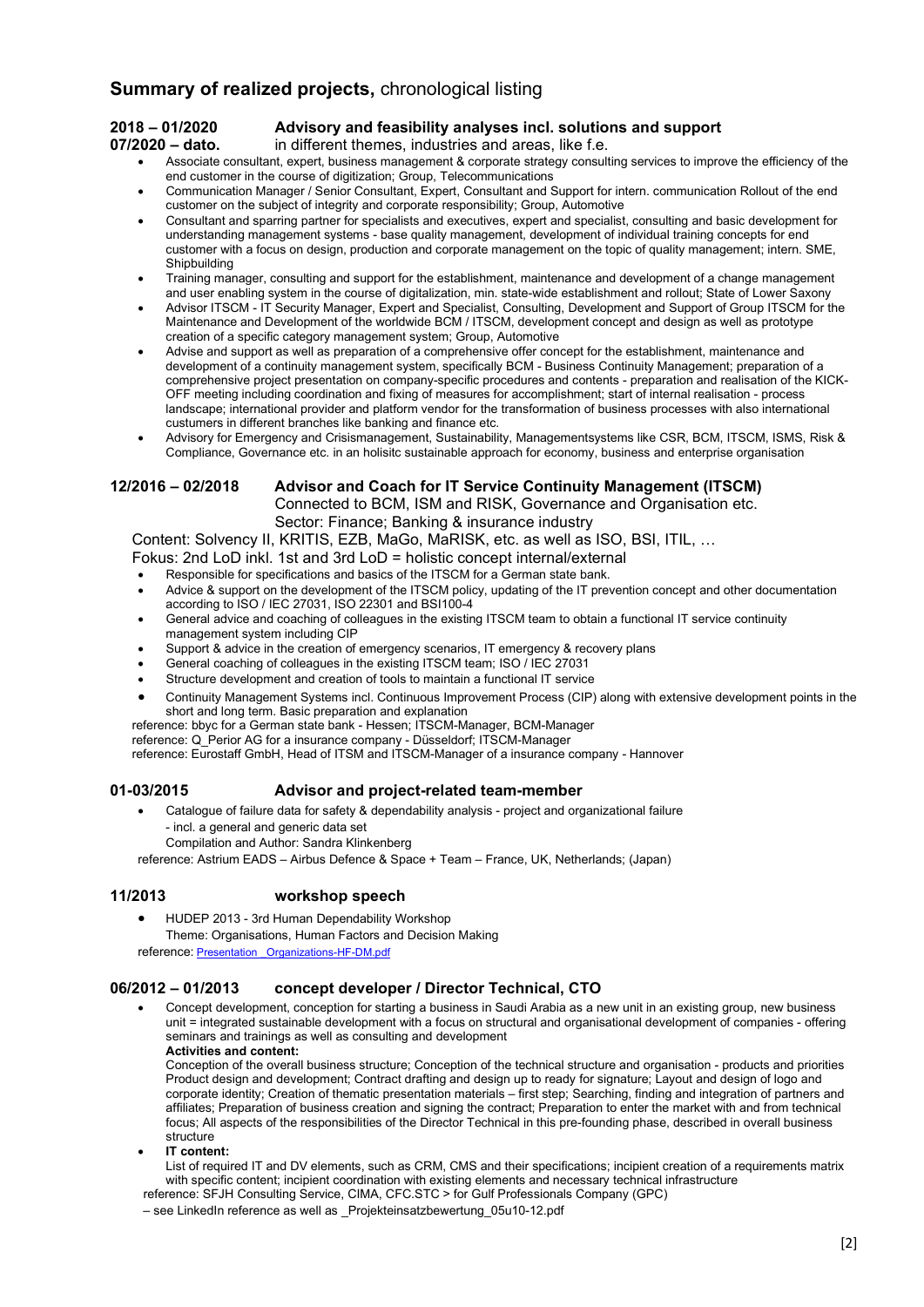#### 2011 – KW37 Assessor

- for the ILEP EFQM Excellence Award German Quality Award for excellent organisations
- a holistic organisational development model for permanently outstanding corporate performance Assessment: as the responsible assessor to Criterion 3 (employees) as well as criterion 7 (people results) and as a team
- partner for Criterion 4 (partnerships and resources);

Activities and content: Corporate and organisational structure, technical infrastructure and the organisational and operational structure, taking into account the interrelationships in a holistic perspective and based on the required regulations reference: Executive Member of the Managing Board of ILEP, Team Leader Assessor Team: Management Representative of the Wieland Group, Team partner: Quality Manager, Lower Saxony State Office for Consumer Protection and Food Safety (LAVES), other team members of the assessor team can be called

#### 04/2011 – 05/2011 Advisor

#### Sector: Scientific - Sector renewable Energy

- Planning and development a communication and action structure for a comprehensive and synergistic energy storage concept
- Realisation of the "Big Pictures"
- Presentation of the concept to financial partners and negotiation preparation for attracting initial investors

 Preparation of the necessary measures to present the concept to economically relevant financial partners and investors reference: Projekteinsatzbewertung 05u10-12.pdf

#### 05/2010 – 12/2010 Quality Manager and Internal Auditor

Sector: Energy; Division energy generation - subcontract

- Planning, preparation and presentation of the strategic audit planning of the audit phases for corporate development up to the year 2025,
- Planning, preparing, executing and following up internal process audits and the annual ISO 9001 system audits,
- Preparation and support of management reviews in 2010
- Planning, preparing and accompanying the external monitoring/supervision audits
- Planning, preparing, executing and following up of process level of maturity reviews
- Performing of related tasks such as process consultancy Assessment as responsible auditor, lead auditor: Audit of the corporate and organisational structure, technical infrastructure as well as of the organisational and operational structure, taking into account of the interrelationships in a holistic perspective and required on the basis of relevant rules and regulations

reference: Projekteinsatzbewertung 05u10-12.pdf – REX-ITOC, AKRA

#### 11/2007 – 12/2008 PMO

#### Sector: Telecommunication; corporate group - subcontract

- Project Management Office & Programme Management Support for an international eHR project on the subject: Identity and Access/Account management
- Project management: tracking, communication, reporting
- Project and Programme management support
- Concept development

for T-Mobile Germany, T-Mobile International and in connection to a groupwide consolidation project for DTAG and further daughters

### 03/2007 – 06/2008 Internal Data protection officer

#### Sector: services for document disposal and destruction; corporate group

- Corporate Responsibility Part: disposal and destruction
	- Internal data protection officer for the German Companies of a Canadian Group
- reference: German Companies of Shred-IT Group

#### 2002 – 2008 + Business and process analyst, advisor

Areas: Construction, Building craft, Architecture & Engineering, Healthcare + many other industries & sectors

- Advice to small and medium sized companies
- Company size: up to 250 people ++
- Enterprice development, re-organisation, re-structuring; Interim-Management / Interim-Owner
- organisation and process consultancy
- Process management Process Ergonomics: business process analysis, development, optimization Business and Process Areas:
- Operational and organisational structure
- Resource, operations and manpower planning
- Order processing, accounting and business management incl. monthly, quarterly and annual reports
- Business planning and corporate management
- Business strategy and target planning incl. area planning
- Business development incl. marketing, distribution, sales
- Product development
- Project management
- Consultancy for certification and re-certification audits on ISO 9001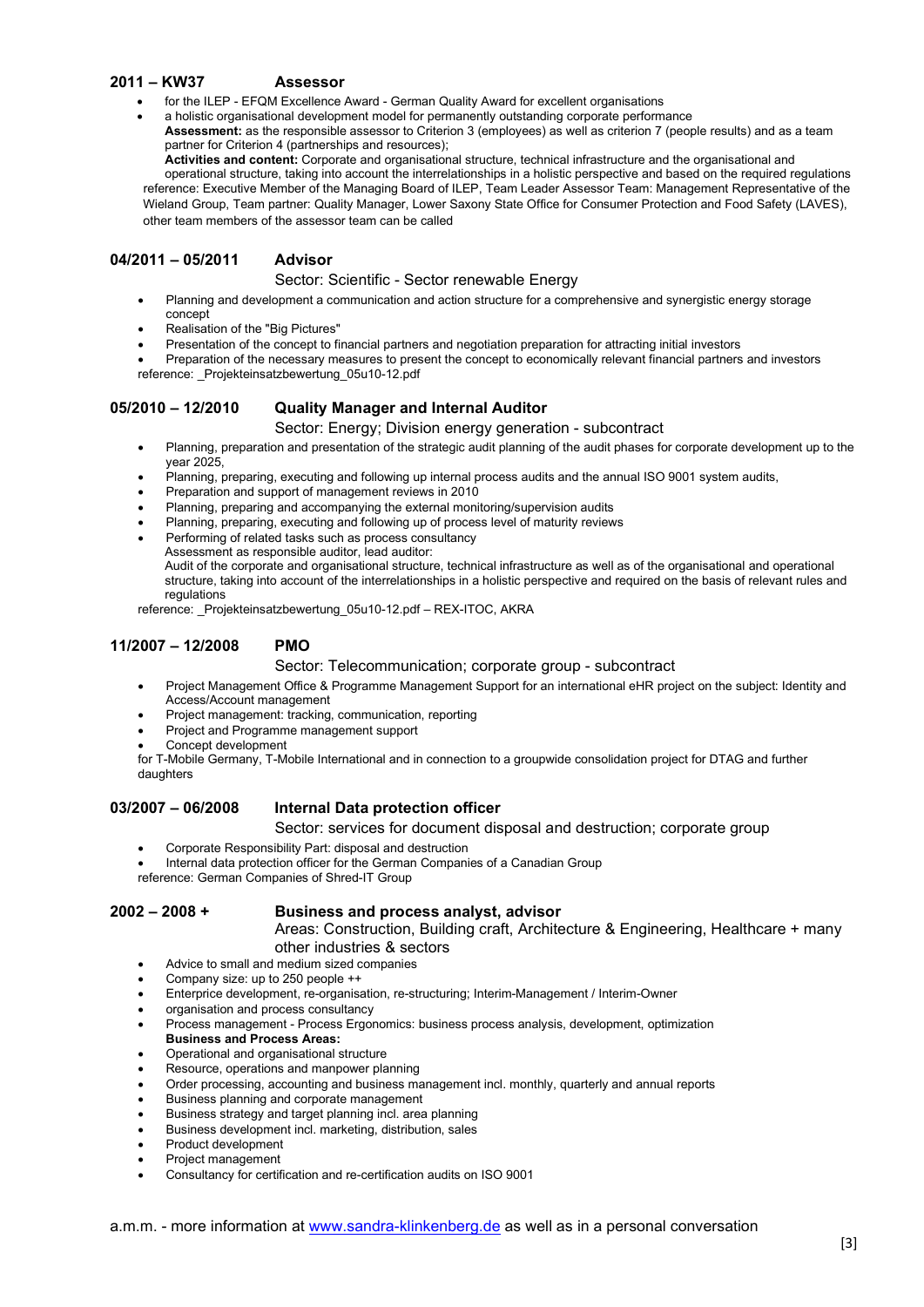# Studies, training, qualifications and certificates

I am an Advisory Business Economist ((PhD Level 8 EQR), eq. MBA - Management and Economics). My training I realized at the adult professional education in Germany. Germany affords the possibility of an academic qualification at the alternative way along with recognition of the liberal / free profession of Advisory Business Economist to catalog of liberal / free professions (Advisory political economists and business economists) under examination and recognition of professional training, work experience and further training steps. I have chosen this way with the benefit of long-term practical experience.

| 12/2014             | ISMB, DGQ information security management officer, P/ISMB/1402-133<br>(DGQ - German Society for Quality, Frankfurt am Main)                                                                                             |                                                                                                                                                                                  |
|---------------------|-------------------------------------------------------------------------------------------------------------------------------------------------------------------------------------------------------------------------|----------------------------------------------------------------------------------------------------------------------------------------------------------------------------------|
| 08/2014             | BCM, Business Continuity Management, internal Auditor (4m2s GmbH, Switzerland)                                                                                                                                          |                                                                                                                                                                                  |
| 07/2013             | Vocation to DQS-UL CFS Auditor                                                                                                                                                                                          |                                                                                                                                                                                  |
| 04/2011<br>03/2011  | EFQM Excellence Validator (EFQM, Brussels, Belgium; ILEP Germany)<br>EFQM Excellence Assessor (EFQM, Brussels, Belgium; ILEP Germany)                                                                                   |                                                                                                                                                                                  |
| 12/2009             | EOQ CSR & Sustainability manager, AT10CSRM-12; 65265<br>Corporate Social Responsibility & Sustainability manager, CSR/09/0004<br>(European Organisation for Quality, Brussels, Belgium; Quality Austria, Linz, Austria) |                                                                                                                                                                                  |
| 04/2004             |                                                                                                                                                                                                                         | DGQ Quality manager, P/QM/0406-005<br>(DGQ - German Society for Quality, Frankfurt am Main)                                                                                      |
| 12/2002 - 01/2004   |                                                                                                                                                                                                                         | Diploma Interior design / Interior Architecture (ils, Hamburg)                                                                                                                   |
| 03/1997 - 03/1997   |                                                                                                                                                                                                                         | Assessment of working conditions as per section $\S$ 5 of the German work and safety<br>act / working-space analysis<br>(Hungenberg u. Hlawna Unternehmensberatung GmbH, Munich) |
| 01/1996 - 06/1996   |                                                                                                                                                                                                                         | <b>Business Information Technology Certificate</b><br>(Economic and Social Academy, Bremen)                                                                                      |
| 01/1995 - 06/1995   |                                                                                                                                                                                                                         | Certification as trainer for apprenticeship / professional training in industry and trade<br>(Chamber of commerce, Bremen)                                                       |
| 1994                |                                                                                                                                                                                                                         | Seminar/Training Accountancy, Accounting and Business management, up to state<br>certified accountant (Economic and Social Academy, Bremen)                                      |
| 08/1992 - 01/1995   |                                                                                                                                                                                                                         | Dual system - apprenticeship / professional training shortened due to good<br>knowledge and results, Commercial Assistant - investment/capital goods                             |
| $08/1982 - 06/1992$ |                                                                                                                                                                                                                         | high school                                                                                                                                                                      |

#### Languages

 German: mother tongue English: business fluent

IT

- Microsoft Office inclusive Visio and Project
- Lotus Notes
- Mind Manager
- INDART Professional®
- INDITOR

#### Strengths:

- quick analysis of structures under consideration of strategies, targets and cultures
- solution proposal for integrating effective adaptation, optimization or development
- explanation of the necessity and motivation for changes as well as introduction into themes and subject areas
- entrepreneurial manager and cooperative executive, as well I like to work in cooperative teams and I create a positive, team and service-oriented atmosphere
- highly motivated specialist in structural development, expert for integrated management systems; holistic sustainable business, corporate and organisational development